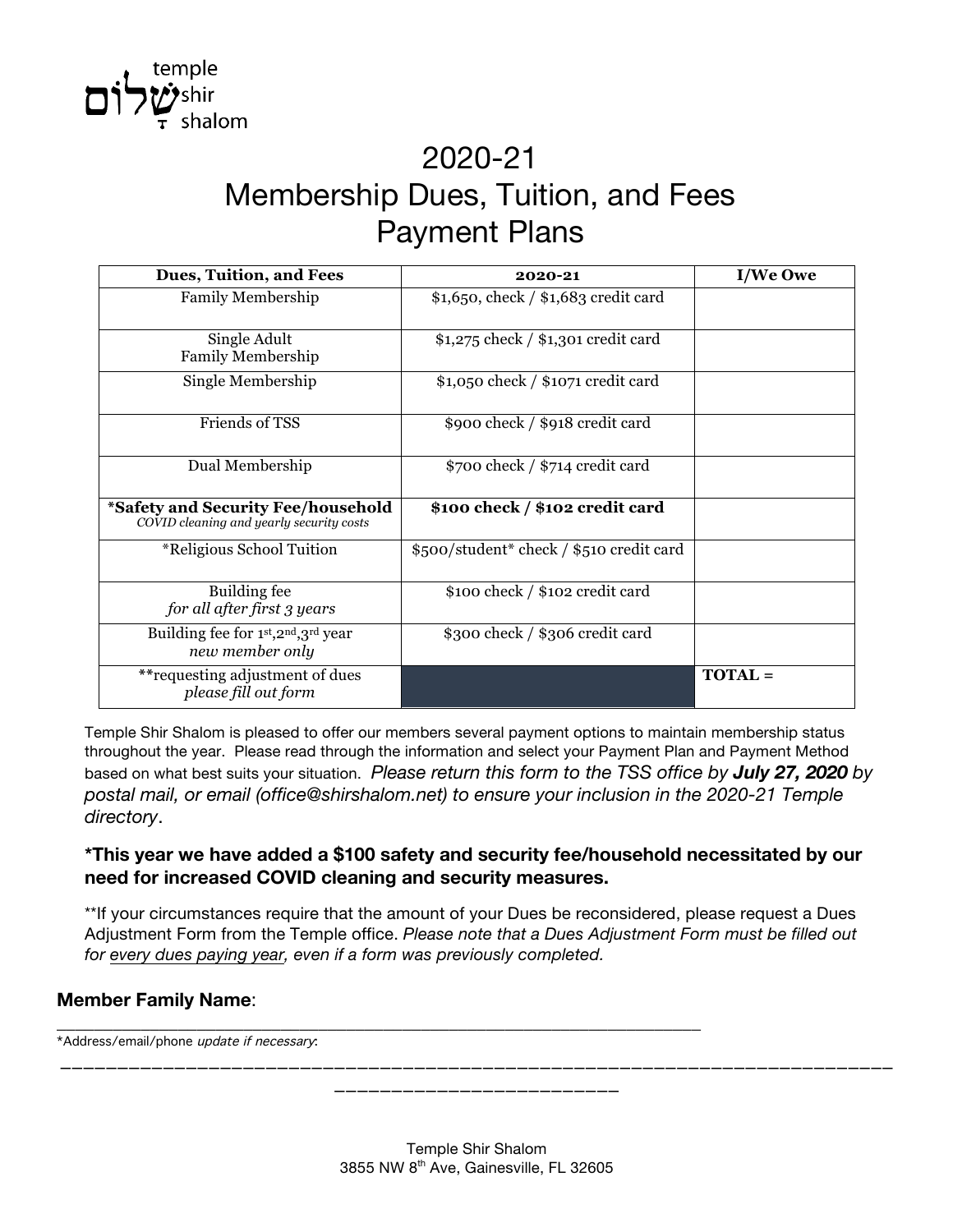### \*\*MOST RELIABLE WAY TO REACH

 $ME:$ 

Please turn over to complete and return to Temple Shir Shalom by July 27, 2020

\_\_\_\_\_\_\_\_\_\_\_\_\_\_\_\_\_\_\_\_\_\_\_\_\_\_\_\_\_\_\_\_\_\_\_\_\_\_\_\_\_\_\_\_\_\_\_\_\_\_\_\_\_\_\_\_\_\_\_\_\_\_\_\_\_\_\_\_\_\_\_\_\_ \_\_\_\_\_\_\_\_\_\_\_\_\_\_\_\_\_\_\_\_\_\_\_\_\_

**My Dues + Security Fee + Building Fee for 2020-21:** \$\_\_\_\_\_\_\_\_\_\_\_\_\_\_\_

**Religious School Tuition for 2020-21, \$500 x #students enrolled:** \_\_\_\_\_\_\_\_\_\_\_\_\_\_

*\*Any unpaid Dues or Tuition balances from the previous year must be paid to enroll a child in Religious School.*

#### **1. Choose Your Payment Plan**

**Payment in Full**—payment is due immediately

- **Two-Pay Plan** –50% of annual obligation due immediately with remaining balance due December 20, 2020
- **Monthly Pay Plan** –Monthly payments evenly spread from June 19, 2020 through May 21, 2021
- **Other** –

Please

explain\_\_\_\_\_\_\_\_\_\_\_\_\_\_\_\_\_\_\_\_\_\_\_\_\_\_\_\_\_\_\_\_\_\_\_\_\_\_\_\_\_\_\_\_\_\_\_\_\_\_\_\_\_\_\_\_\_\_\_\_\_\_\_\_\_\_\_\_\_\_\_\_\_\_\_\_\_\_\_\_\_\_\_\_\_

#### **2. Choose Your Payment Method**

#### **Pay by check and send in mail, or deliver payments to the Temple Office**

Personal or bank check. Many of our members pay with automatic bank checks for convenience.

*Please note that payments are due by the 20th of each month, with final payment received on or before May 21, 2021. Payments should be mailed to: 3855 NW 8th Ave, Gainesville, FL 32605*

#### **Pay by credit card**

For your convenience, Temple Shir Shalom accepts credit card payments (VISA, MASTERCARD & DISCOVER). You may choose to pay by credit card using any of the following methods:

- *a.* Use the Temple webpage (www.shirshalom.net) Click "Donate", and then "Click here to donate". Please indicate the type of payment (Dues, Religious School Tuition, Donation, or Event Ticket).
- *b.* Contact the Temple office by phone
- *c.* Stop by the Temple office to pay in person

The Temple will not keep personal credit card information on file, and will not be able to set up recurring credit card payments at this time.

### Please note that for all credit card payments, you add a 2% convenience fee to help offset our transaction costs.

Temple Shir Shalom 3855 NW 8<sup>th</sup> Ave, Gainesville, FL 32605